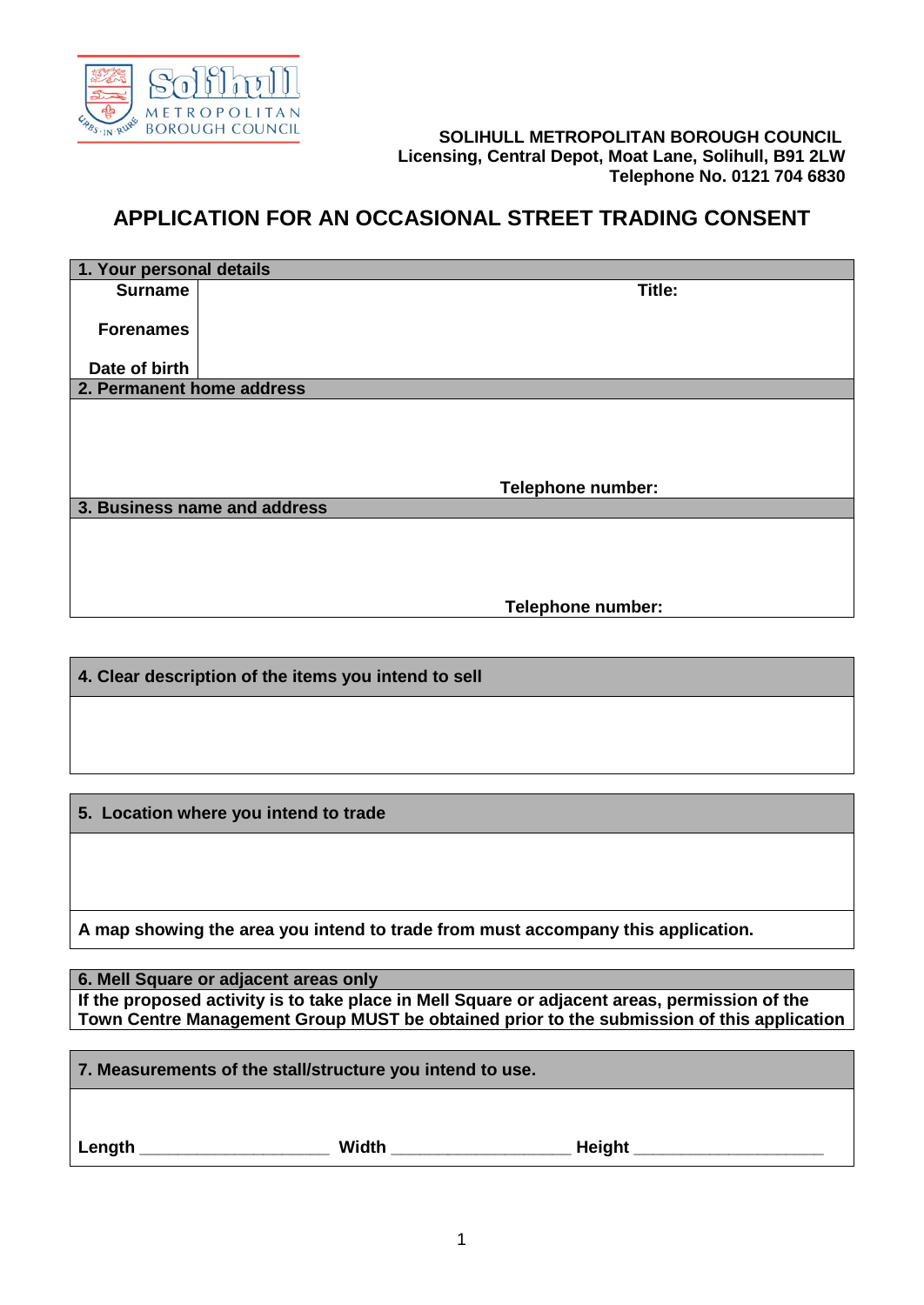|  |  |  |  | 8. Details of any awning or covering you intend to use. |  |
|--|--|--|--|---------------------------------------------------------|--|
|--|--|--|--|---------------------------------------------------------|--|

**9. State the date and times you intend to trade. Date:**

**Times:**

**10. Details of any vehicle you intend to use in connection with this application.**

**Registration No:**

**Make & model:**

**11. Do you intend to use liquefied petroleum gas or other fuel? If yes, give details including storage arrangements.**

## **12. Do you intend to use any form of artificial lighting? If yes, give details.**

| 13. Please provide the name and address of any person(s), other than the applicant, who will<br>be working on the stall during the event. Please note the consent does not permit anyone<br>under the age of 18 to work on the stall. |                |  |
|---------------------------------------------------------------------------------------------------------------------------------------------------------------------------------------------------------------------------------------|----------------|--|
| <b>Name</b>                                                                                                                                                                                                                           | <b>Address</b> |  |
|                                                                                                                                                                                                                                       |                |  |
|                                                                                                                                                                                                                                       |                |  |
|                                                                                                                                                                                                                                       |                |  |
|                                                                                                                                                                                                                                       |                |  |
|                                                                                                                                                                                                                                       |                |  |

| 14. Do you intend to sell food?<br>If yes, provide the following. | Yes / No |
|-------------------------------------------------------------------|----------|
| Date of registration                                              |          |
| <b>Registration Number</b>                                        |          |
| <b>Local Authority</b>                                            |          |
| Have you received food<br>hygiene training?                       |          |
| If yes, give details including<br>dates                           |          |